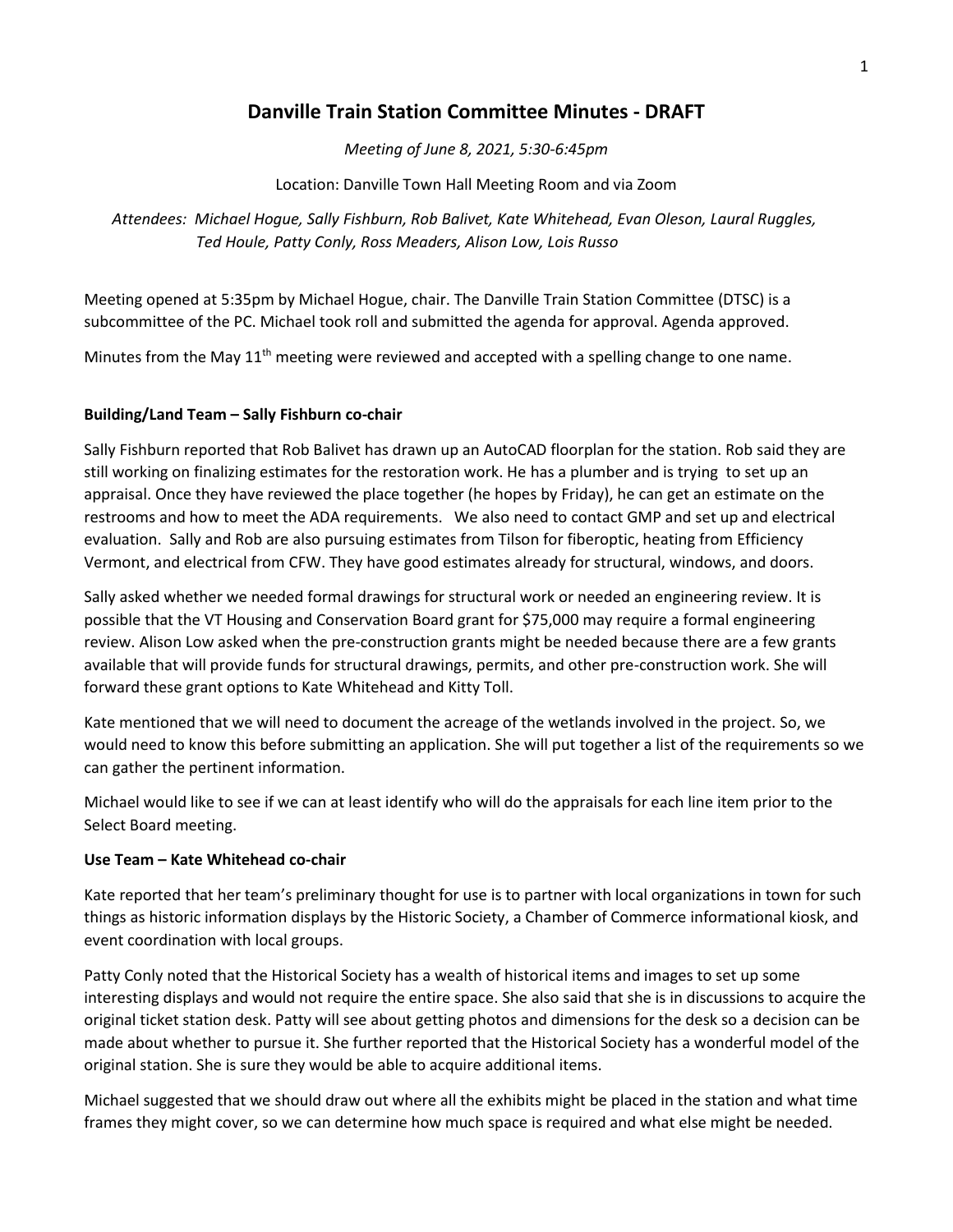Patty will go down to the station and look and see what she and Ross can sketch out in time for the Select Board presentation. Michael suggested removing the V2V boards.

Kate introduced Evan Oleson from LINK, which is Build-A-Bike program for young adults and youth. Evan suggested that while the freight room is too small for a traditional retail bike shop, it might be feasible for a bike shop of the future, one for light repairs and such. Evan also joined the Northern Forest Center, which helps with outdoor activity planning so there may be opportunities for cooperation there as well.

Ted Houle reported that Ian Boswell, who has participated in the Tour de France and is an accomplished bike racer from Peacham, is very interested in the project and plans to meet Ted at the station on June 14<sup>th</sup> to review the plans and provide some insight on how we can involve the bike community better. Anyone who would like to meet them at the station is welcome. Kate suggested we try to get him involved in the 150<sup>th</sup> Anniversary event. Ted will ask.

Michael asked what we should plan for the 150<sup>th</sup> Anniversary event, since it is likely that the recycle center won't be out of the station by August. Kate said we could do something smaller using only the station side. Michael liked the smaller idea but noted that we should focus on something new at the event that demonstrates the team has made progress since the last event held there.

Preliminary suggestions:

- Ross said that we know the precise time the first train came to the station, and maybe at that exact time someone reads the article about that first train arrival.
- Michael asked if we could find a commuter bus that we could use, fill with kids, give them balloons and ice cream, and have them come into the station at that exact time. (Could even do it as a hayride? Along with Ross's article reading idea…dressed up as a station master…and someone in the ticket window)
- Ross suggested even a 5K run or a bike race.
- Michael suggested kids all carrying a piece of a train and they walk in as a "train."

Michael asked everyone to feed ideas to Patty and Kate so they can plan this out.

Patty reported that the team will meet with the Chamber of Commerce about doing something on Danville Fair day and discussing our station plans with them. She noted that if we plan to do either of these things, we will want to get something in the North Star beforehand—which means getting this organized right away.

## **Funding Team – Kitty Toll co-chair**

Michael reported that Kitty Toll, who couldn't make it tonight, has had a number of conversations so far, including with Gus Seelig to help us with getting these grants done. She is also arranging a meeting with Ben Doyle (who replaced Paul Broom as head of the Preservation Trust of Vermont.)

### **Select Board Presentation, June 17th – Michael Hogue**

Michael suggested for the Select Board meeting we present three views of the station: as it was, as it is now, and as it could be. He showed an example of his thoughts. Ross will work to formalize this as presentation images mounted on a board that can be displayed at the meeting, so that the meeting can focus on the use and fundraising needs. Alison volunteered to help him print the images large scale. Rob has some additional drawings that are scalable he will make available on the cloud for Ross.

Michael also believes it is important to explain the reasoning for the Phase One and Phase Two split in the fundraising and restoration plans and get the Select Board's buy-in for the change. Restoration would not be to